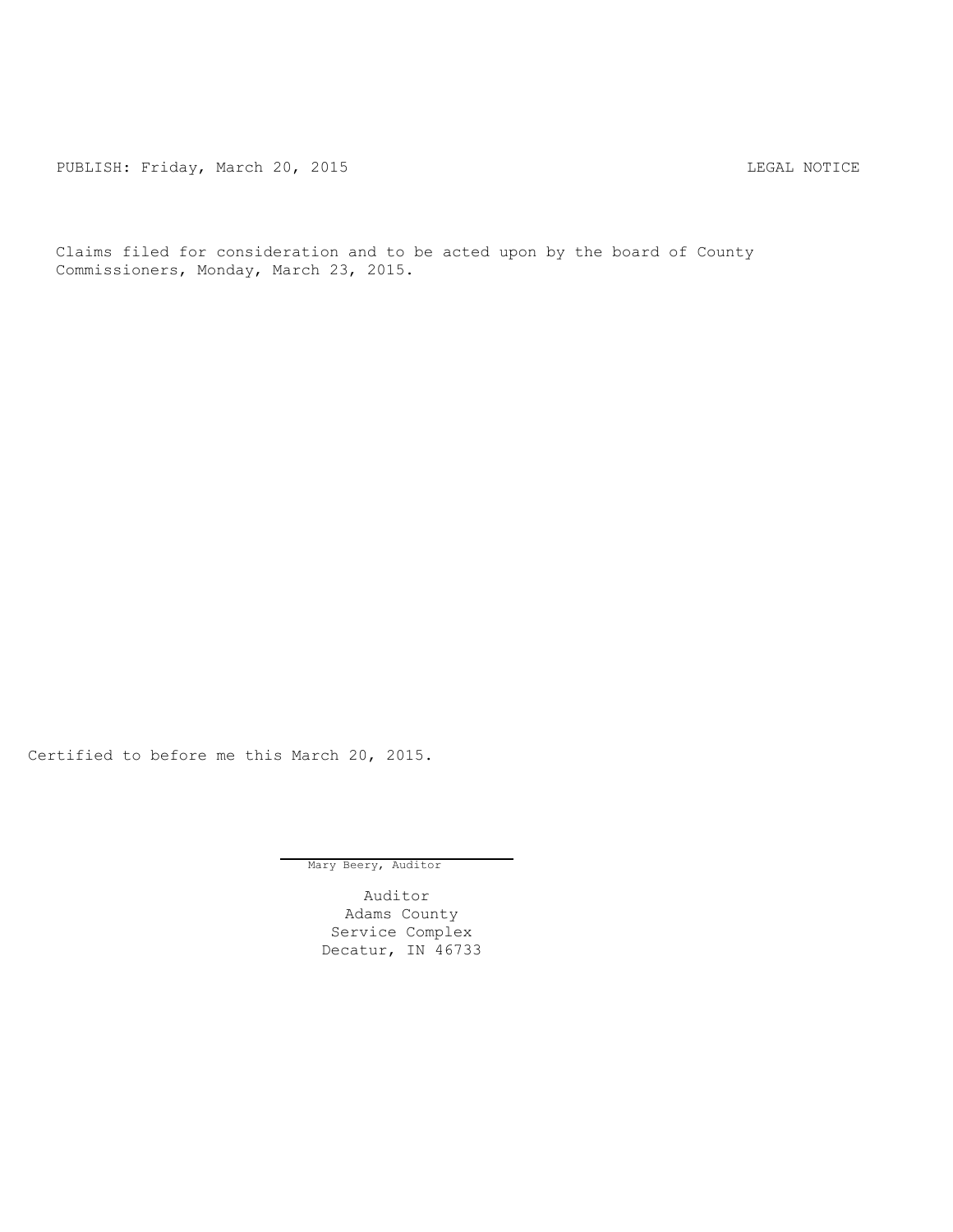

## **Claims Docket for Newspaper Adams County, Indiana**

## For Period: **2/24/2015** to **3/9/2015**

*313 W. Jefferson St. Decatur, IN 46733 (219) 724-2600*

## Date Claims to be Paid: **3/23/2015**

| <b>Vendor</b>                            | <u>Amount</u> | <b>Vendor</b>                          | <u>Amount</u> |
|------------------------------------------|---------------|----------------------------------------|---------------|
| Adams Memorial Hospital                  | 259.96        | Indiana Michigan Power                 | 362.23        |
| Appraisal Research Corporation           | 16,246.98     | Arnold Lumber Co., Inc.                | 133.77        |
| Berne Tri-Weekly News                    | 15.28         | Suburban Propane LP                    | 264.00        |
| Brateman's, Inc.                         | 39.99         | Chet's Pest Control                    | 120.00        |
| Cintas Location #338                     | 54.35         | City Of Berne                          | 350.00        |
| City Of Decatur                          | 2,264.92      | Clarke Mosquito Control Products       | 12,031.68     |
| Decatur True Value                       | 129.45        | <b>Complete Printing Service</b>       | 22.20         |
| Dealership Holdings LLC                  | 12.30         | Craigville Telephone Comp              | 119.00        |
| Decatur Daily Democrat                   | 347.69        | <b>Decatur Dental Services</b>         | 319.15        |
| Decatur Tire Center                      | 30.00         | Douglas L. Bauman                      | 433.13        |
| Downing & Glancy Funeral Home            | 500.00        | Gordon Food Service                    | 2,949.13      |
| Hilty Engine Service                     | 100.00        | Indiana Stamp Company, Inc.            | 35.00         |
| Kiess Electric                           | 502.25        | Lehman Feed Mill                       | 269.50        |
| Mind's Eye Graphics                      | 58.54         | Monroe Water Department                | 173.17        |
| Nipsco                                   | 3,783.69      | Office Concepts, Inc.                  | 47.72         |
| Portland Motor Parts, Inc                | 89.58         | Quill Corporation                      | 210.77        |
| Rhonda L. McIntosh                       | 12.23         | Selking International                  | 2,329.07      |
| Sherwin-Williams                         | 191.40        | Shifferly Dodge                        | 71.50         |
| Print Shop                               | 277.24        | Thomas Fox                             | 25.00         |
| Top Supply Company                       | 328.12        | Tractor Supply Credit Plan             | 24.99         |
| Treasurer of Adams County                | 504,535.20    | Welder Services, Inc.                  | 29.61         |
| West Payment Center                      | 508.20        | Zwick And Jahn Funeral Home            | 100.00        |
| Chris Faulkner                           | 10,000.00     | Central Indiana Hardware               | 410.00        |
| Burry, Herman, Miller & Brown, P.C.      | 11,344.94     | Shaun Roe                              | 191.54        |
| Adams County Automotive Supply, Inc.     | 242.12        | Purdue University                      | 256.08        |
| Hobart Glosson Food Equipment            | 878.00        | Waste Management                       | 365.32        |
| B Secure Alarm Systems, Inc.             | 113.03        | Lehman Auto Sales                      | 32.95         |
| Don Myers Plumbing                       | 255.41        | Jackson Oil & Solvents, I              | 3,434.16      |
| Indiana Recorders Association            | 225.00        | Northern District Clerk's Association  | 80.00         |
| Irene Kiess                              | 500.00        | Public Agency Training Co              | 475.00        |
| Zurcher's Best-One Tire & Auto Care, Inc | 238.75        | Kristina Nichols                       | 22.88         |
| Annette Handshoe                         | 31.68         | Hunt's Appliance Service               | 204.98        |
| Harvest Land Co-op                       | 4,206.93      | Wal-Mart                               | 336.51        |
| Adam B. Eguia                            | 120.00        | Adams County Truck Repair, Inc.        | 1,085.71      |
| Advanced Imaging Solutions, Inc.         | 41.65         | Indiana Drug Enforcement Association   | 250.00        |
| Beth A. Webber                           | 1,278.40      | Fastenal Company                       | 77.70         |
| Thomas R Krueckeberg                     | 123.20        | Adams County Sheriff's Department      | 156.00        |
| <b>ERS</b> Wireless Communications       | 1,570.90      | Professional Food Equipment & Service  | 392.50        |
| Fort Wayne Diesel Service                | 634.35        | Connie Ellenberger                     | 18.48         |
| Troyer's Market LLC                      | 1,742.87      | <b>NASCO</b>                           | 43.40         |
| McKesson Medical - Surgical              | 281.23        | Grainger                               | 48.58         |
| Bi-County Services, Inc                  | 3,276.00      | HCPro                                  | 172.50        |
| Alpine Falls, Inc.                       | 29.46         | Indiana Public Defender Council        | 50.00         |
| Deborah A. Schantz                       | 178.40        | <b>Stationair's Express</b>            | 3,683.72      |
| Karla Marbach                            | 6.16          | Moore Medical Corporation              | 295.00        |
| Habegger's Ace Lumber #4488              | 15.96         | Schwartz Blacksmith, LLC               | 22.05         |
| CDW Government, Inc.                     | 741.90        | Lifeline Youth & Family Services, Inc. | 250.00        |
| Chad Kukelhan                            |               |                                        |               |
|                                          | 19.80         | John August                            | 13.53         |